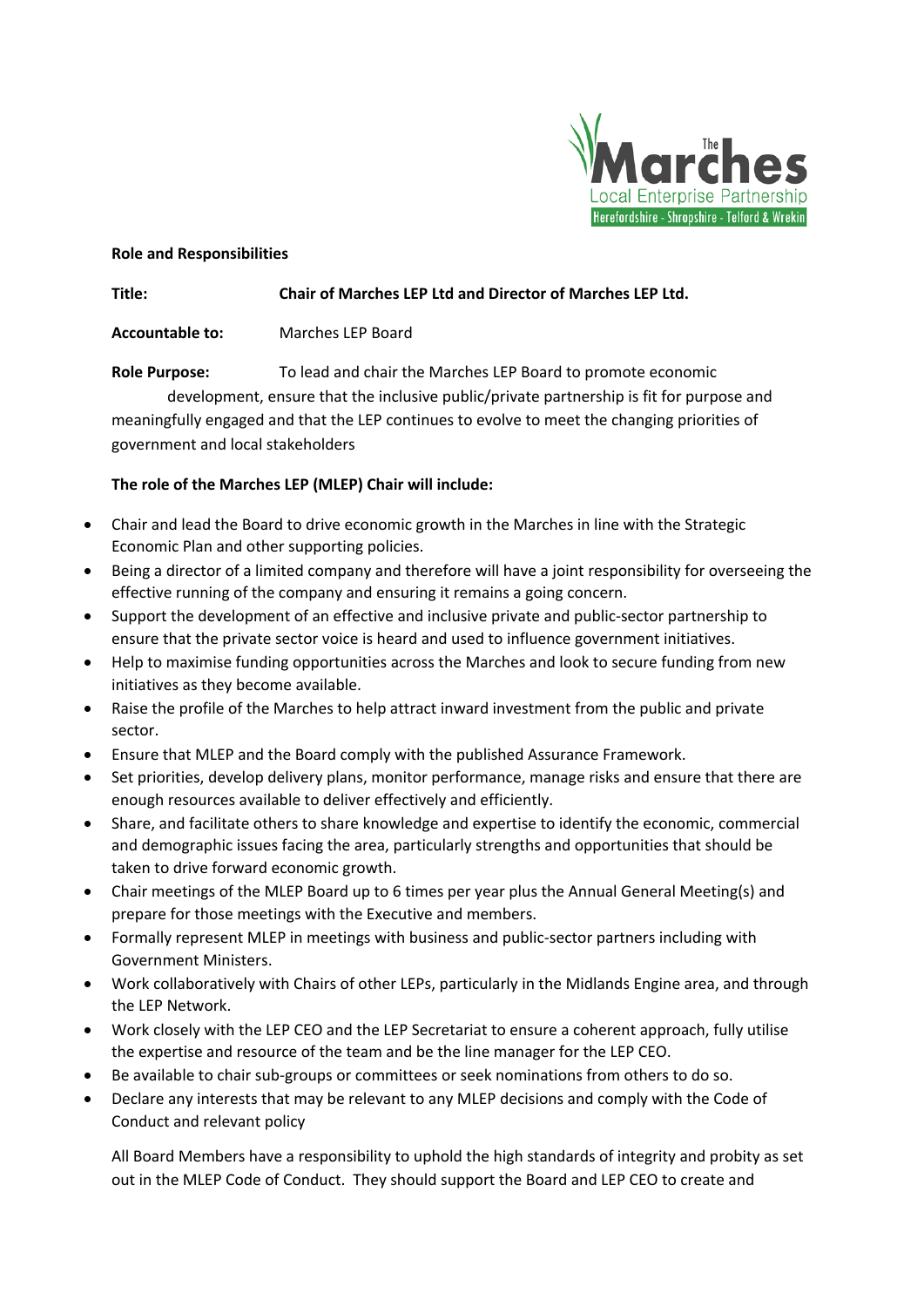maintain an appropriate culture and values and behaviours in the Board room and in representing MLEP. You will need to be understanding of and committed to MLEP's equality and diversity policy.

All Board Members should be mindful of representing MLEP and recognise that other stakeholders may provide different perspectives on MLEP, its role and performance and encourage that communication.

## **Person Specification**

The private sector Chair must:

- Have an office or a base in the Marches LEP (MLEP) region
- Be a senior leader of a business based in the MLEP area (for a minimum of 5 years) with a proven track record of leadership
- Command the respect of public and private sector Board Members and wider stakeholders
- Have outstanding knowledge of the Marches area business environment
- Have substantial experience of building public and private sector partnerships at local and/or regional and national level
- Have a passion and commitment to delivering economic growth in the Marches area
- Have knowledge of one or more of the following:
	- o Skills development for young people and the adult workforce
	- o Private sector employers
	- o One or more of MLEP's growth potential sectors: innovative health & social care, advanced manufacturing and engineering, food and drink, agri-tech, Cyber security and resilience, environmental technologies/new energy
	- o Infrastructure development (housing, broadband, transport, energy, mobile communications)
	- o Public and private sector engagement
	- o Voluntary sector
- Have the proven ability to chair meetings seeking balanced and informed decisions, taking an independent view on key economic issues and have exemplary communications skills
- Have a wide experience of manging corporate governance and codes of conduct and experience of upholding the highest standards of integrity in regard to perceived or actual conflict of interests
- Be able to act as a MLEP ambassador across the Marches area and at a national level with Government including Ministers of State

#### Personal characteristics

- High emotional intelligence
- Good communication skills
- Good thinking skills
- Deep understanding of the importance of impartiality

You should expect to spend up about 3-5 days a month on Marches LEP activities, but it is expected that each Board Member will do their best to support the LEP Chair when assistance is required. For example, this might mean being available for a Ministerial meeting, which may be arranged at short notice.